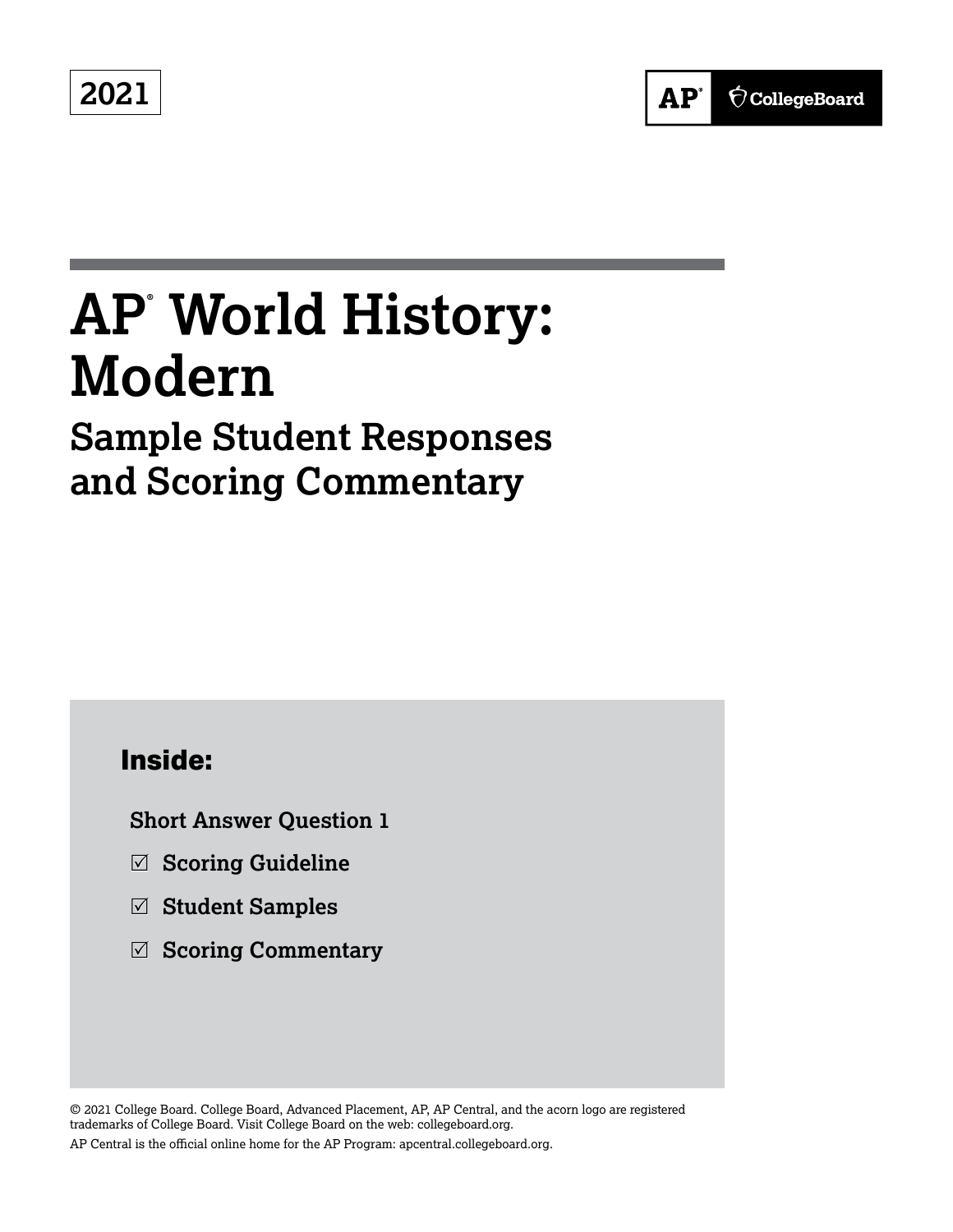#### **Question 1: Short Answer Secondary Source 3 points**

#### **General Scoring Notes**

- **•** Each point is earned independently.
- **• Accuracy:** These scoring guidelines require that students demonstrate historically defensible content knowledge. Given the timed nature of the exam, responses may contain errors that do not detract from their overall quality, as long as the historical content used to advance the argument is accurate.
- **Clarity:** Exam responses should be considered first drafts and thus may contain grammatical errors. Those errors will not be counted against a student unless they obscure the successful demonstration of the content knowledge, skills, and practices described below.
- **Describe:** Provide the relevant characteristics of a specified topic. Description requires more than simply mentioning an isolated term.
- **• Explain:** Provide information about how or why a historical development or process occurs or how or why a relationship exists.
- **(A)** Identify ONE non-Western nationalist leader whose actions might be used to illustrate the author's argument in the passage. **1 point**

#### **Examples that earn this point include the following:**

- Mohandas Gandhi is an example of a non-Western nationalist leader whose actions would support the author's argument.
- Ho Chi Minh's campaigns against the French in Vietnam illustrate von Laue's argument.
- An example that supports the author's argument is Kwame Nkrumah, who led Ghana's independence movement.
- Mao Zedong was influenced by Western ideas of socialism and led revolutionary movements, thereby supporting the author's argument about non-Western nationalist leaders.
- One example of a non-Western nationalist leader who would support von Laue's argument is Gamal Abdel Nasser because he was heavily influenced by Western ideals but tried to reduce Western economic and political influence in Egypt.
- **(B)** Explain ONE way in which the "world revolution of Westernization" identified by von Laue in the passage disrupted non-Western societies. **1 point**

#### **Examples that earn this point include the following:**

- Westernization led to imperialism and the destruction of traditional political and economic systems in many non-Western countries.
- The "world revolution of Westernization" disrupted non-Western societies because it led to colonial rule and poverty for many countries in Asia and Africa.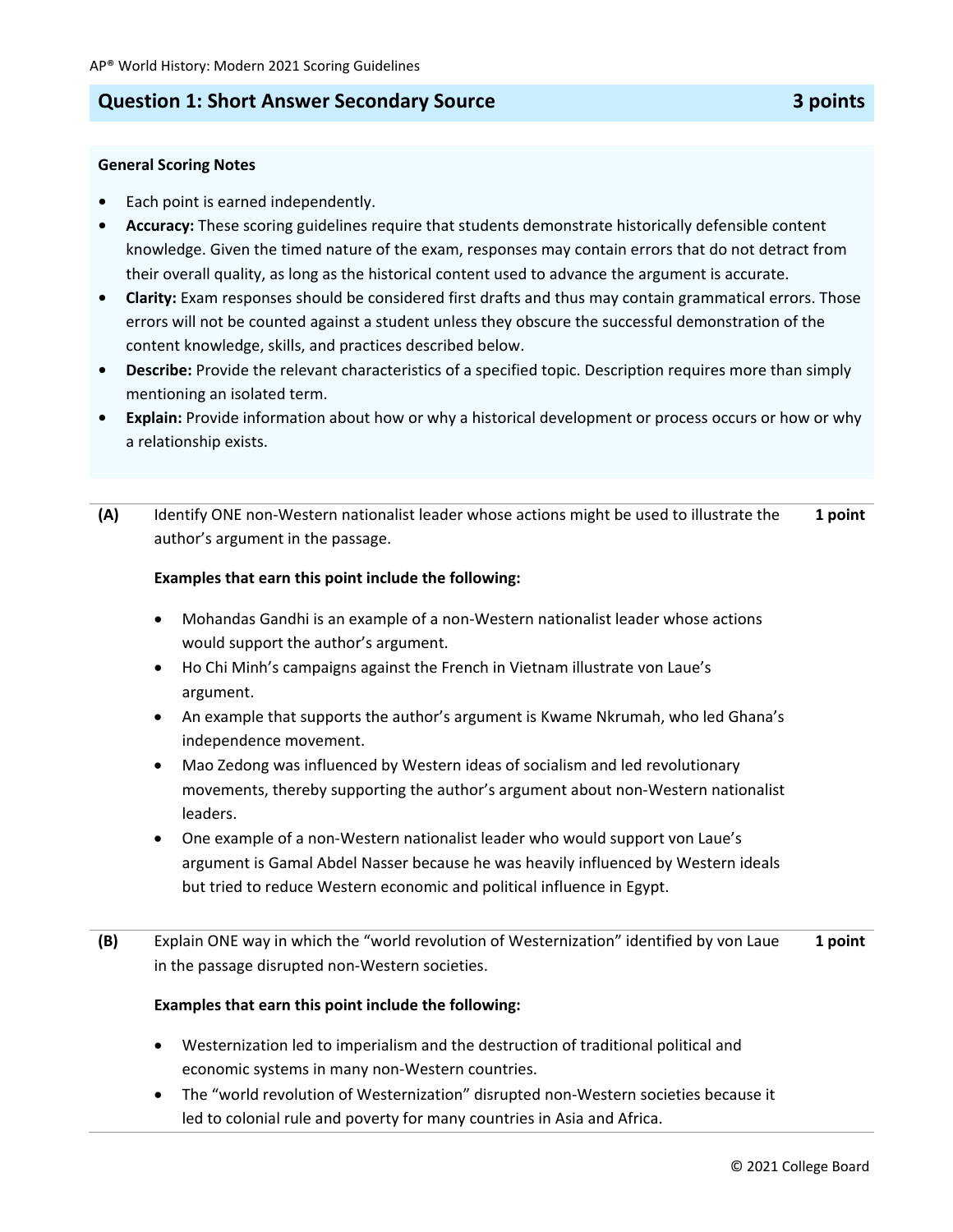- The "world revolution of Westernization" described by von Laue disrupted non-Western societies through imperialism, which brought Western industrial technology to large parts of the world.
- In much of the world, imperialism led many colonial societies to adopt Western ideas such as liberty and freedom and to fight for independence from European rule.
- Western countries exploited the rest of the world through imperialism, both directly and through economic control.
- **(C)** Explain ONE reason why historians in the late twentieth century reinterpreted Western imperialism in the way that von Laue does in the second and third paragraphs of the passage. **1 point**

#### **Examples that earn this point include the following:**

- Decolonization was one reason why historians in the late twentieth century reinterpreted Western imperialism as something that "perpetuated inequality and ruinous cultural subversion" as von Laue claims.
- Decolonization encouraged many historians to reinterpret Western imperialism because many newly independent Asian and African states had serious economic and political problems that made many historians question the benefits of Western rule.
- As countries became independent from Western rule, historians from those countries could reassert the importance of their own histories and places in the world.
- The Cold War contributed to historians reinterpreting Western imperialism in the late twentieth century because the United States and the Soviet Union opposed continued European colonial rule.
- Globalization in the late twentieth century led many scholars to question assumptions about the superiority of Western society and values, especially as Asian countries caught up to the West economically without necessarily adopting Western cultural or political values.

**Total for question 1 3 points**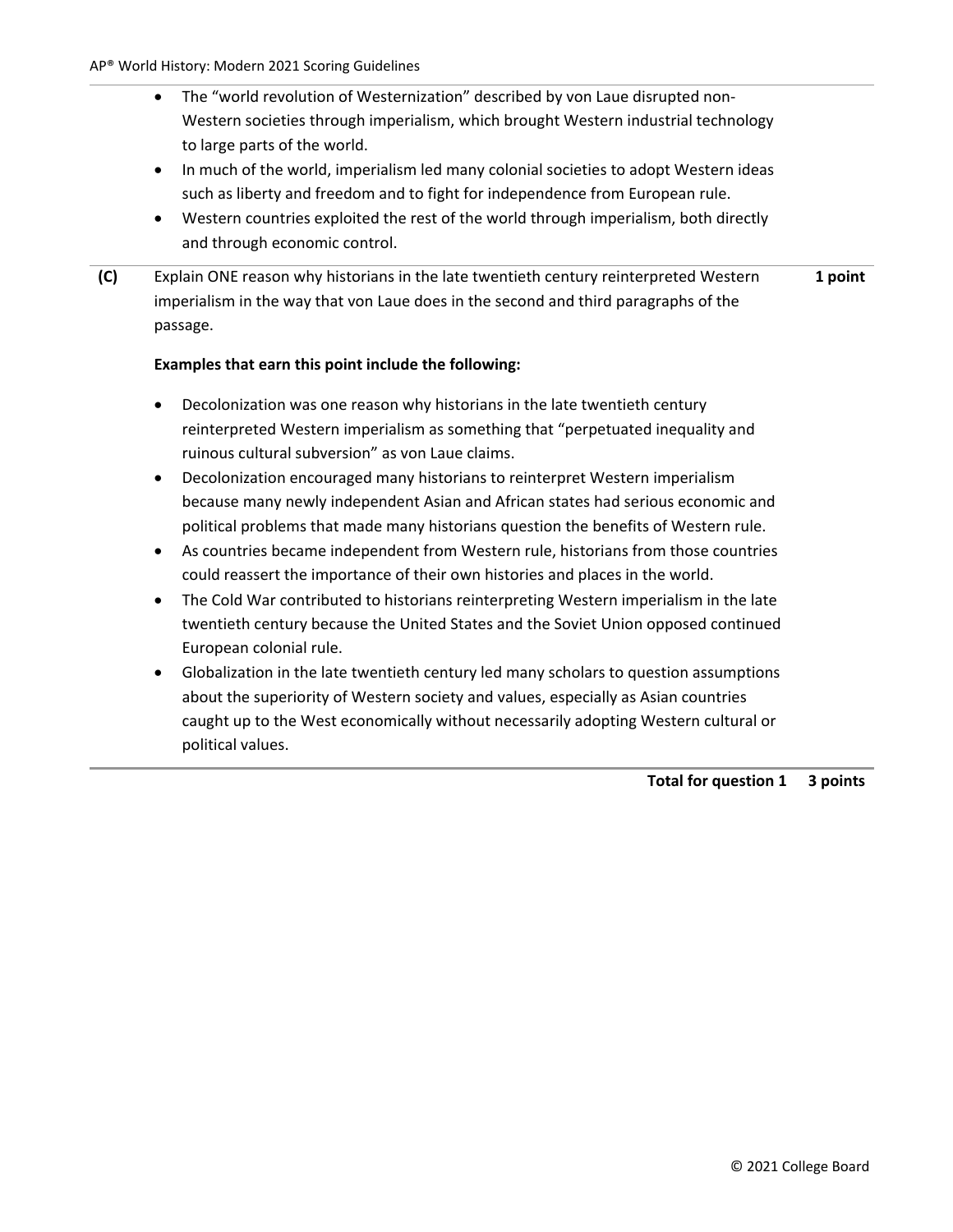Write your answer to SHORT-ANSWER QUESTION 1 on this page only. Do NOT write outside the box. Do not skip lines.

- 1a) A non-Wertern nationalist leader who can be used to show the authories argument can be A. Nasser, from Egypt.
- 1b) The "world revolution of westernization" dissupted non-Western societier by increaring violence. Since there were leaders who were caught in the described relationship with the West, this cavied them to want Freedom from the West. And Therefore, they acted out against the Western officials, Which increased violence.
- IC) It was seen that the cantries who mere impacted by Westerniantium imperialism wanted freedom which also muck them want to be seperate from the West. prevall, decolonization helped this to occur because it increases the people's sence of nationalismand coursed bistorian to think about the water differently.

 $\label{eq:2.1} \frac{1}{\sqrt{2\pi}}\left(\frac{1}{\sqrt{2\pi}}\right)^{1/2}\frac{1}{\sqrt{2\pi}}\left(\frac{1}{\sqrt{2\pi}}\right)^{1/2}\frac{1}{\sqrt{2\pi}}\left(\frac{1}{\sqrt{2\pi}}\right)^{1/2}\frac{1}{\sqrt{2\pi}}\left(\frac{1}{\sqrt{2\pi}}\right)^{1/2}\frac{1}{\sqrt{2\pi}}\left(\frac{1}{\sqrt{2\pi}}\right)^{1/2}\frac{1}{\sqrt{2\pi}}\frac{1}{\sqrt{2\pi}}\frac{1}{\sqrt{2\pi}}\frac{1}{\sqrt{2\$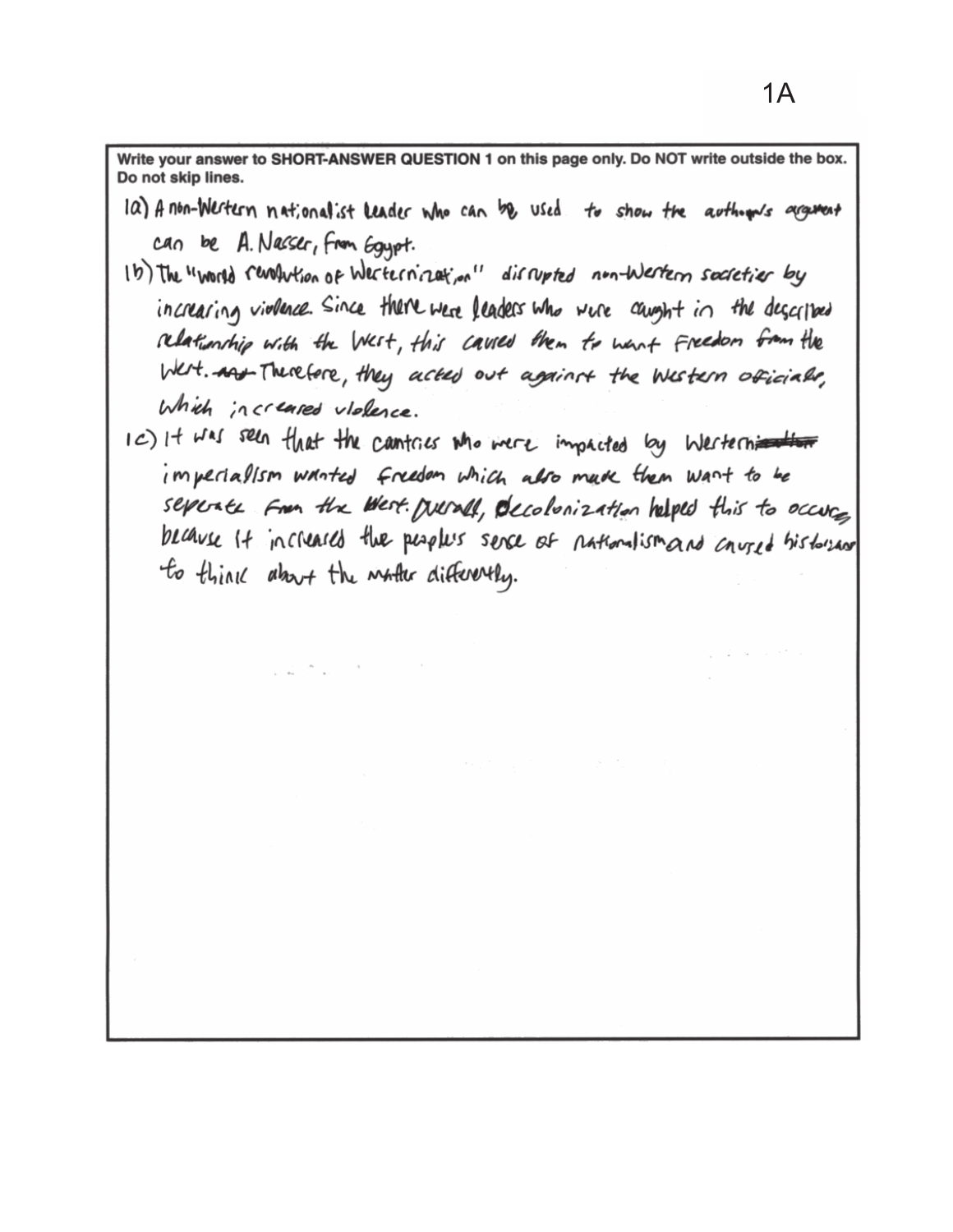Write your answer to SHORT-ANSWER QUESTION 1 on this page only. Do NOT write outside the box. Do not skip lines.

- AY<sub>2</sub>handi Was an Invian man who was taught lessons in Britain, the passage suggests Grant, did not use his wearn intilled.  $604$   $1.4e$ to optegs of to gain sominance like mone weardness. Reve he ingtery Used with whowledge to lead Peacful Protests twat would soon you'll India its indiversance.
- B.) Although this surement could be origined thing in nemotions the salarese With I verieve weaknifulling dispurses salanese societies. I say this because with vectoritation in Julan also came the loss of many applion Arabitions turns the suluncse nove for so who protected, In example of this would be the summon, and takingan submesse clothing, when salar mus forces to wearfulle that were faces to got ris of the samulai, becase that was now lowertests. This lawak for many revielrially to nupler and for most sulmeese lives to have neen WSt.

 $\sim$  )  $O_{M_{\rm P}}$ reagon as to und many highland in the tuesties contury reinungreus wenten impausium as a wienne rentausniki's because it is the reagon for this is because without westernized an many of trage Country wouldn't be where they are the without it. But these countres would Wever note even nuro to get attanger if it wasn't for weathin'iller'un.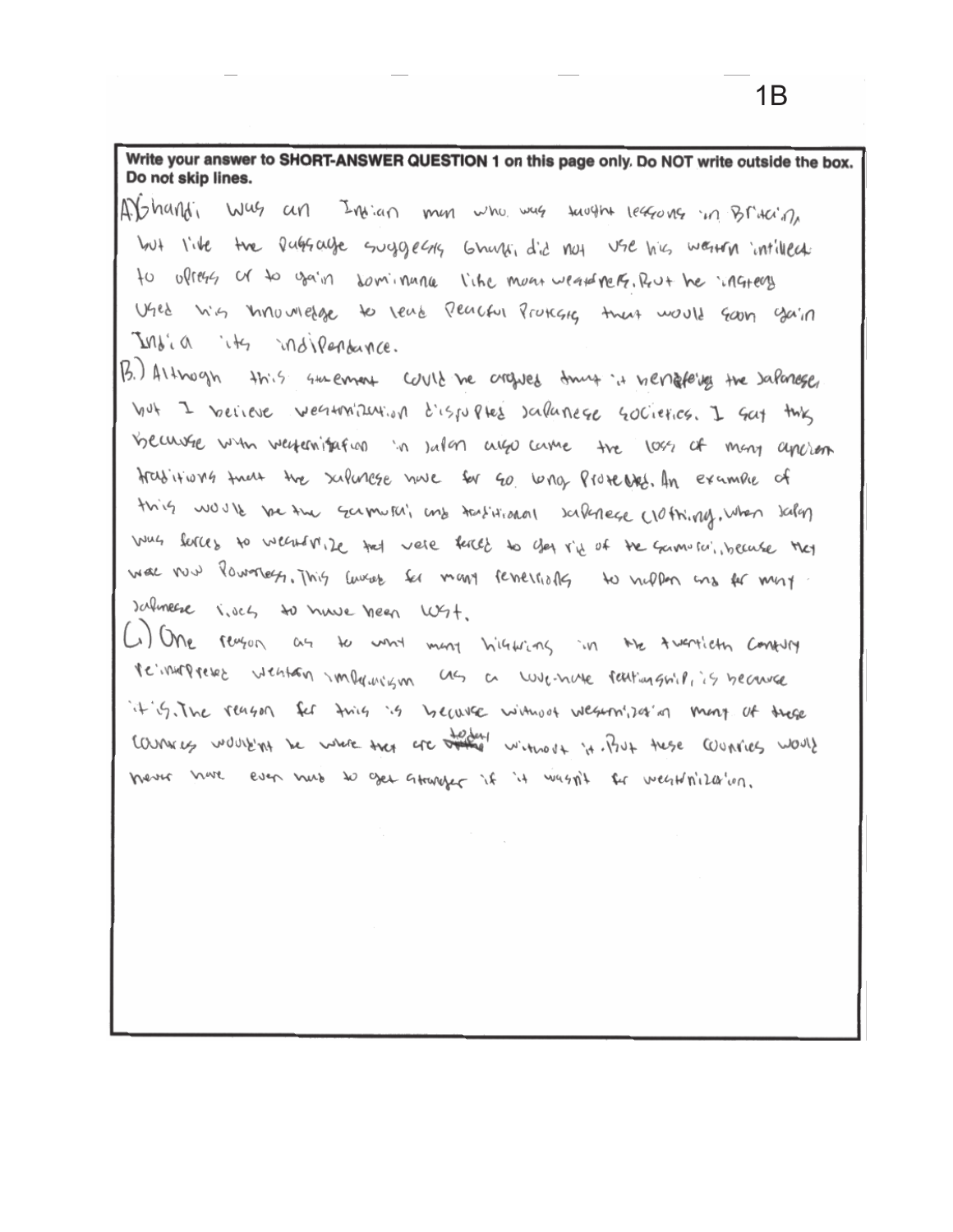Nelson Mandela was a non-Western nationalist leader that used non-violent protests to get self-determination for Africa. He wanted freedom from the Western Societies. This is why his actions could be used as an illustrate to the authoris argument. One way the world revolution of Westernization disrupted non-Western Societies was inequality. With Westernization come new job positions for mainly men. Women still weren't gronted new freedoms until later.

Write your answer to SHORT-ANSWER QUESTION 1 on this page only. Do NOT write outside the box.

Do not skip lines.

One reason why historians reinterpreted western imperialism was because of the world wars. During and after the world wars, lots of things changed link gender roles, Or types of government. The world was changed everyones views because no one wonted to experience them agam.